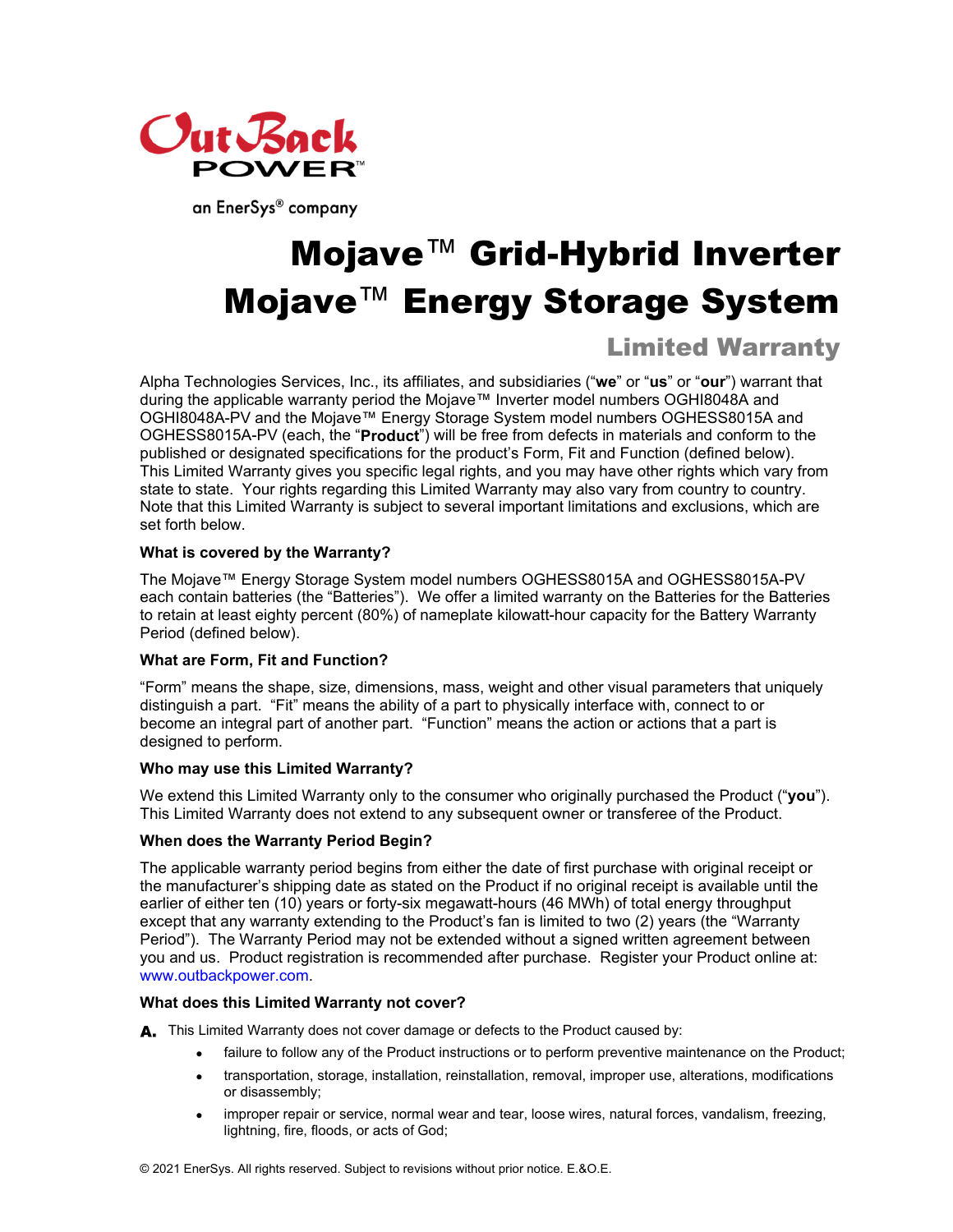# Mojave

- failure to properly set the charge/discharge current limits for the battery used;
- any other product or accessory with a model number not listed above;
- external causes, such as accidents, abuse, neglect, or other acts or events that are beyond our reasonable control; or
- charging, discharging, or commissioning not according to product specifications or instructions.
- B. This Limited Warranty is void for any Product that has reached its normal end of life (which may occur before the Warranty Period has expired) determined at our sole discretion according to the available:
	- cycles that are greater than 50% depth of discharge, or
	- amp-hours of the product.
- We reserve the right in our sole discretion to deny a warranty claim if you have not provided us or will not provide us with or give us access to retrieve (whether virtually or in-person) any reasonably necessary information we may request or require for processing a warranty claim.
- **D.** The Warranty Period for any Product which has been installed in an environment where the temperature exceeds 25°C (77°F) shall be proportionately reduced by fifty percent (50%) for every 8°C increase in temperature above 25°C**.** Operation or storage of the Product for any length of time in an environment having a temperature above 50°C will void this Limited Warranty.

#### **What are your remedies under this Limited Warranty?**

- A. In our sole discretion, we will repair or replace a Product or component that is covered by this Limited Warranty. Alternatively, we may choose to provide you with a credit in the amount of the purchase price of the Product or component that is covered by this Limited Warranty. The value of all remedies available to you under this Limited Warranty excludes any labor, installation, service or test-related costs or charges. We will pay for shipping and handling fees to return the repaired or replacement Product. Unless otherwise instructed by authorized personnel, if we replace your Product or component, you must return the original Product or component to us. Upon return, this original Product is our sole property and we retain any and all right, title and interest to the Product and reserve the right to refurbish, repair, scrap or otherwise modify or dispose the Product as we determine in our sole discretion. By returning the Product, you relinquish any and all right, title and interest you may have in the Product to us.
- B. These are the exclusive remedies available to you for all claims based on a defect in or nonconformity of the Product, regardless of whether the defect or nonconformity arises before or during the Warranty Period and whether a claim is based in contract, indemnity, warranty, tort or otherwise.

#### **Do we offer an advanced replacement service?**

Where we determine replacement of the Product is appropriate, we may offer you an advanced replacement product. This means that you would receive the replacement product before we receive the returned defective Product. We sometimes offer this service to avoid disruptions in your daily activities. The advanced replacement product is only available during the Warranty Period, in connection with a valid warranty, and where we at our sole discretion determine to make it available to you. This service requires a credit authorization hold to ensure the return of the original Product to us and is subject to additional terms and conditions that are provided by us if we offer the service to you.

#### **How do you obtain warranty service?**

When you discover the defect or nonconformity in the Product, you must promptly notify us and cooperate with us by making the product available for assessment or repair. Subject to the terms and conditions of this Limited Warranty, you must do the following to obtain warranty service:

- o Contact your installer, dealer or distributor. If they cannot provide support or they need more information, contact us by phone at +1.360.435.6030 (Main Office) or +1.360.618.4363 (Technical Support) or by email at support@outbackpower.com.
- o Contact as described above must first be made within the Warranty Period to ensure warranty coverage.
- o If service is required, we will issue you a Return Material Authorization (RMA) number upon receipt of: (1) the Product model and serial number; (2) description of the problem; (3) validation of problem by our technical support team; and (4) the shipping address for the repaired or replacement equipment.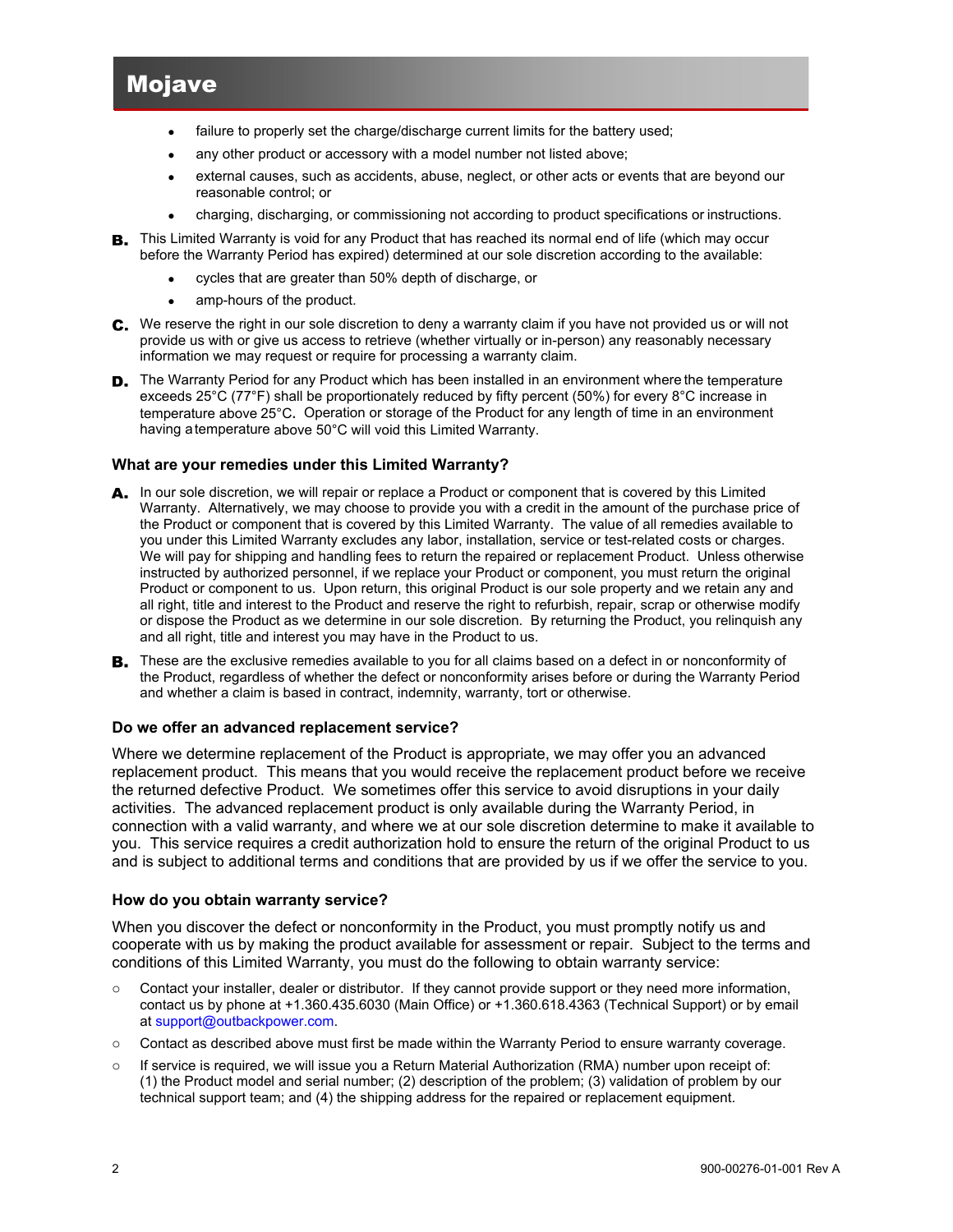- o After receiving the RMA number, you must pack the Product authorized for return, along with a copy of the original purchase invoice and product registration, in packaging providing equivalent or reasonable protection as the original packaging. The RMA number must be on the outside of the packaging and clearly visible.
- o We will pay for the return shipping costs and you will be responsible for the shipping costs.
- o The Product must be shipped to the following address:

#### OutBack Power Technologies, Inc.

 $RMA \#$ Att'n: Service Department 7360 South Kyrene Road Tempe, AZ 85283 USA

- o You must maintain insurance for the shipment or accept the risk of loss or damage during shipment. If a shipping box is needed for return of a product, we will send a shipping box upon request.
- $\circ$  If, upon receipt of the Product, we determine the Product or a component is defective and complies with the other terms and conditions of this Limited Warranty, we will ship a repaired or replacement product or product part to the purchaser freight prepaid, non-expedited, using a carrier of our choice.
- $\circ$  If the Product fails within ninety (90) days from original purchase date, we will replace the Product. If the Product fails after ninety (90) days and within the Warranty Period, we will either repair and return the Product or ship a replacement product. We will determine whether the Product is to be repaired or replaced in accordance with the Product's age and model. We may authorize advance shipment of a replacement based on product age and model.
- $\circ$  In cases where our dealer or distributor replaces the Product more than ninety (90) days old with a new product, we will NOT compensate that dealer or distributor with new stock unless we authorized the exchange in advance.
- $\circ$  Troubleshooting is a required step for our warranty service. This may require a qualified technician to be present at the site of the Product with a quality DC voltmeter.
- o If we determine the Product or component is defective and that the defect is covered under this Limited Warranty, we will ship a repaired or replacement product or component to you freight prepaid, non-expedited, using a carrier of our choice.
- o The warranty period of any repaired or replacement Product or component is the greater of ninety (90) days from the date of shipment from us or the remainder of the initial warranty term. We reserve the right to request the Product be returned to us for analysis.

# **Choice of Law**

This Limited Warranty shall be governed by and interpreted in accordance with the laws of the State of Delaware without regard to the State of Delaware's conflicts of laws rules. The United Nations Convention on Contracts for the International Sale of Goods signed in Vienna in 1980 shall not apply to this Limited Warranty.

#### **Entire Agreement & No Modification**

This Limited Warranty is understood to be the exclusive agreement between the us and you relating to the subject matter hereof. Our employees or representatives are not authorized to make any warranty in addition to those made in this agreement unless in a signed writing or to otherwise modify this Limited Warranty. Any such purported warranty is void.